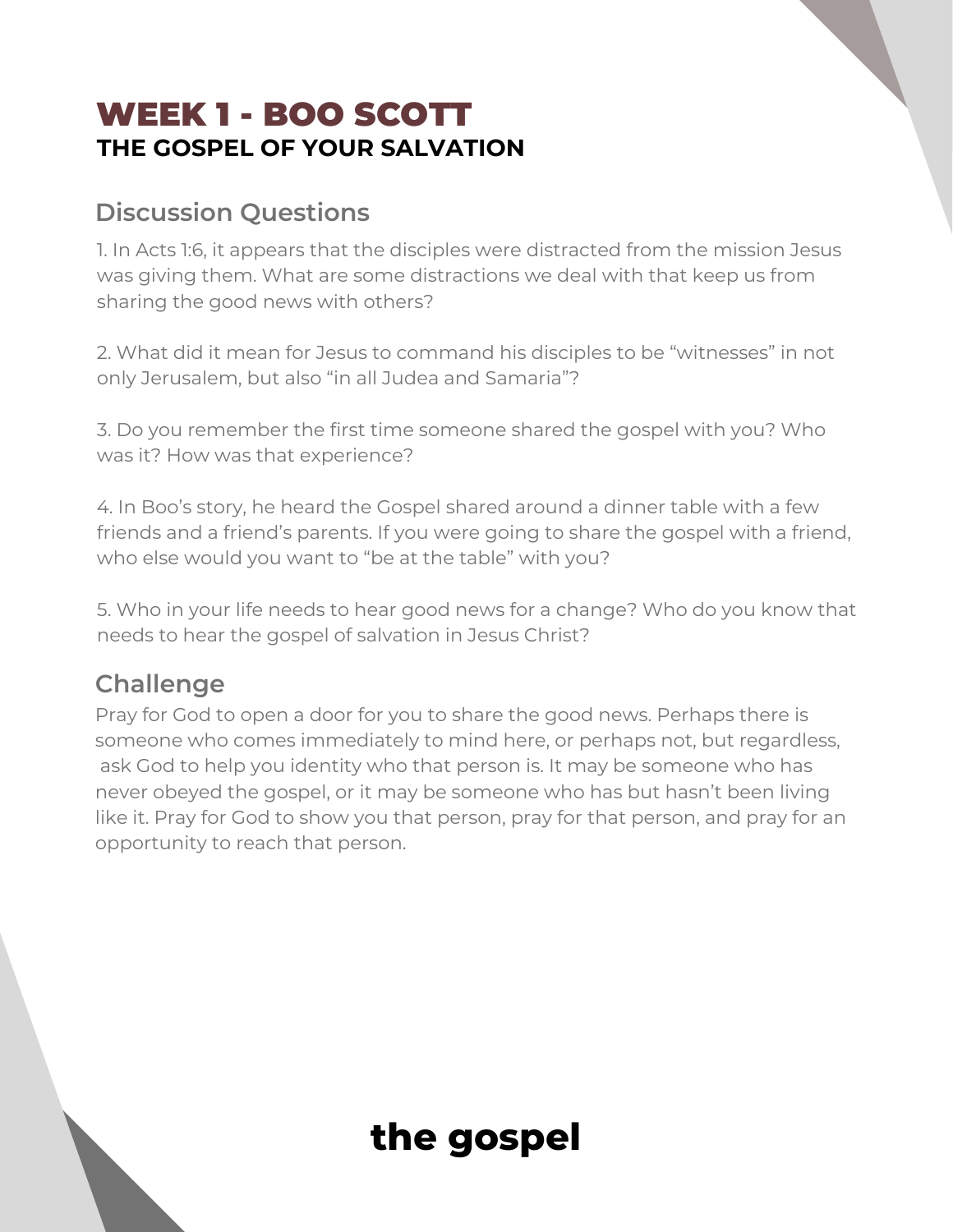## WEEK 2 - KEVIN LANGFORD **THE GOSPEL OF HOPE**

### **Challenge Check-In**

Did God reveal someone to you in answer to your prayer last week? Who have you been praying that God would open a door for conversation for you? Have you already been able to start a conversation this week? Why or why not?

### **Discussion Questions**

1. Kevin pointed out that Mephibosheth's nurse was probably running away because she feared the new King David would be a danger to Mephibosheth. She couldn't have misjudged King David's intentions worse. Running from the king ensured almost 20 years of living crippled and without hope for Mephibosheth. In what ways have you run or are you running from God? Why did you run?

2. Who do you know that is running from God? Why do you think they have misunderstood the King's intentions toward them?

3. Unlike the rest of the world, David recognized Mephibosheth as a son, not as a cripple. This is a good reminder that God knows us by our identity, not our deformity. What deformity or problem have you been associated with? What about the person you just mentioned who is running for God? What are they known for? How does God see you and them?

4. Read Psalm 103:8-14 again. Which of the pictures of God's love jumps off the page at you and gives you the most hope? Which do you think your friend would respond most to?

#### **Challenge**

In a real life conversation, say something for God today. How you do this is up to you, but do it! Ideally, say something to the person you prayed for last week. Or the person you identified as running from God with no hope tonight if that is someone different. You may mention church, or invite the person to something with your youth group, or you may end up talking about how things are going spiritually. Maybe you could arm yourself with some of the words of scripture that offer hope. Kevin listed several areas in which the Gospel gives hope. Those verses are listed below if you want to look them up and steal a phrase from them! It doesn't have to be a deep conversation. Just sprinkle a seed or two, or water what's already been planted. Of course if it gets deep, that'd be ok, too!

Rom 8:1, Rom 7:6 Eph 2:13, Col 1:13, Col 1:13, Rom 5:1, Heb 10:14, Rom 8:15, Eph 2:18, 1 Pt 2:5, Heb 13:5, 1 Pt 1:4,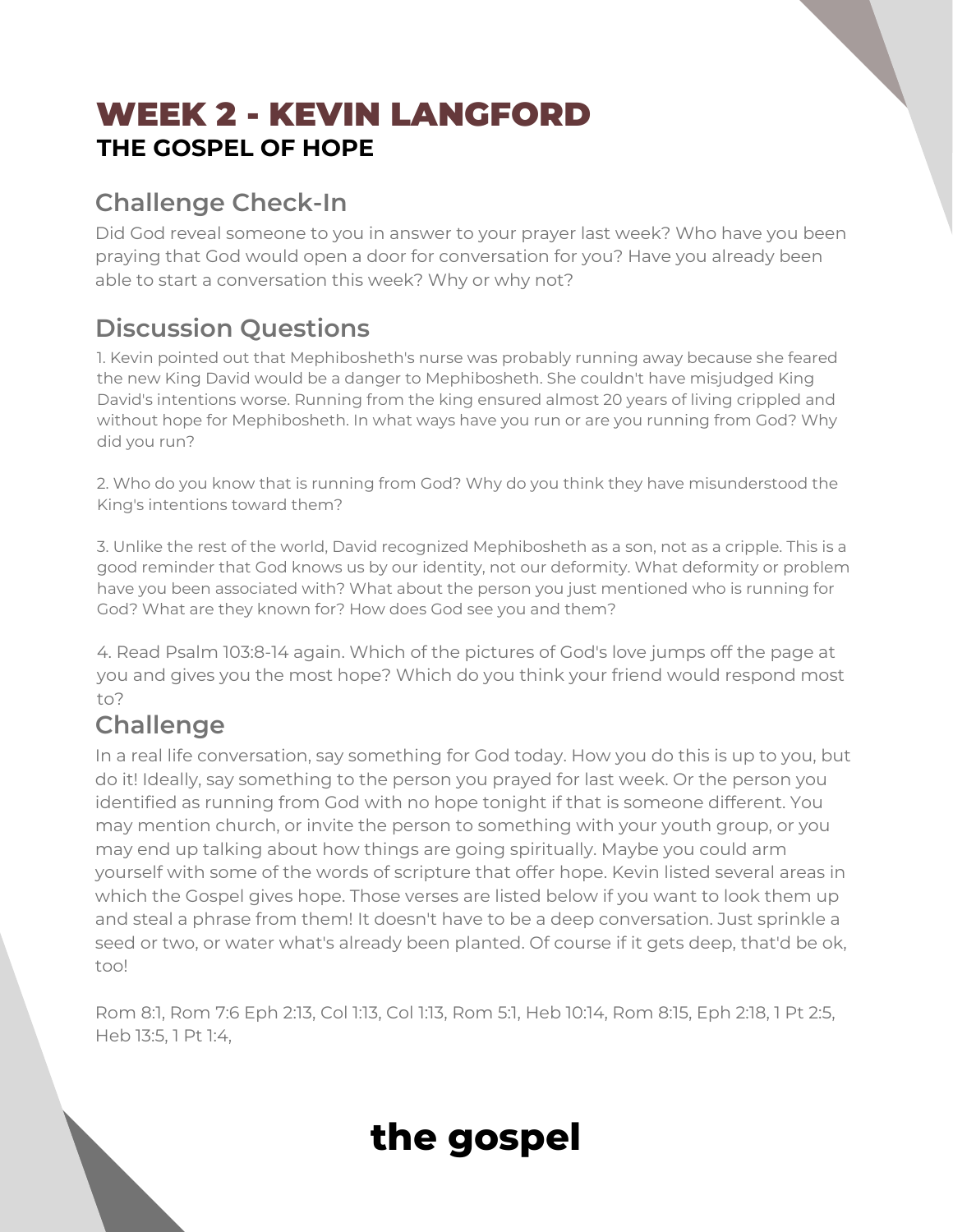## WEEK 3 - TJ KIRK **THE GOSPEL OF PEACE**

#### **Challenge Check-In**

Ask if anyone would like to share how they "said something for God" in a conversation this week. Did you invite a friend to church? Did you publicly thank God, Jesus, or the Spirit? Did you ask someone how they're doing spiritually, or perhaps shared how you are doing spiritually?

#### **Discussion Questions**

1. What do you think it looks like have "ready feet"? To be ready to share the good news?

2. TJ reminds us that Jonah disobeyed the Lord and ran not because the job was too great, but because his heart was full of hate. Who might you find it hard to share the gospel with due to differences, disagreements, or discrimination?

3. What are some obstacles or stumbling blocks we allow to get in the way of others hearing the gospel of peace? How have you specifically seen those in the past year?

4. Is there something you're unwilling to do for another to hear the gospel? If so, ask the group (or an individual) to help you remove those stumbling blocks from your life to clear the way for others to hear the gospel of peace.

5. Were there things TJ said that you had a hard time hearing or agreeing with? Did anything he talked about "trigger" your or seem to get under your skin? Discuss with the group to help remove further stumbling blocks to sharing the good news with others.

#### **Challenge**

Offer to pray with someone. It could be as simple as inviting someone in as you pray before a meal. Or maybe you're catching up with someone and ask, "What can I be praying for for you?" Whatever it is, simply find a way to ask someone if you can pray with them or for them.